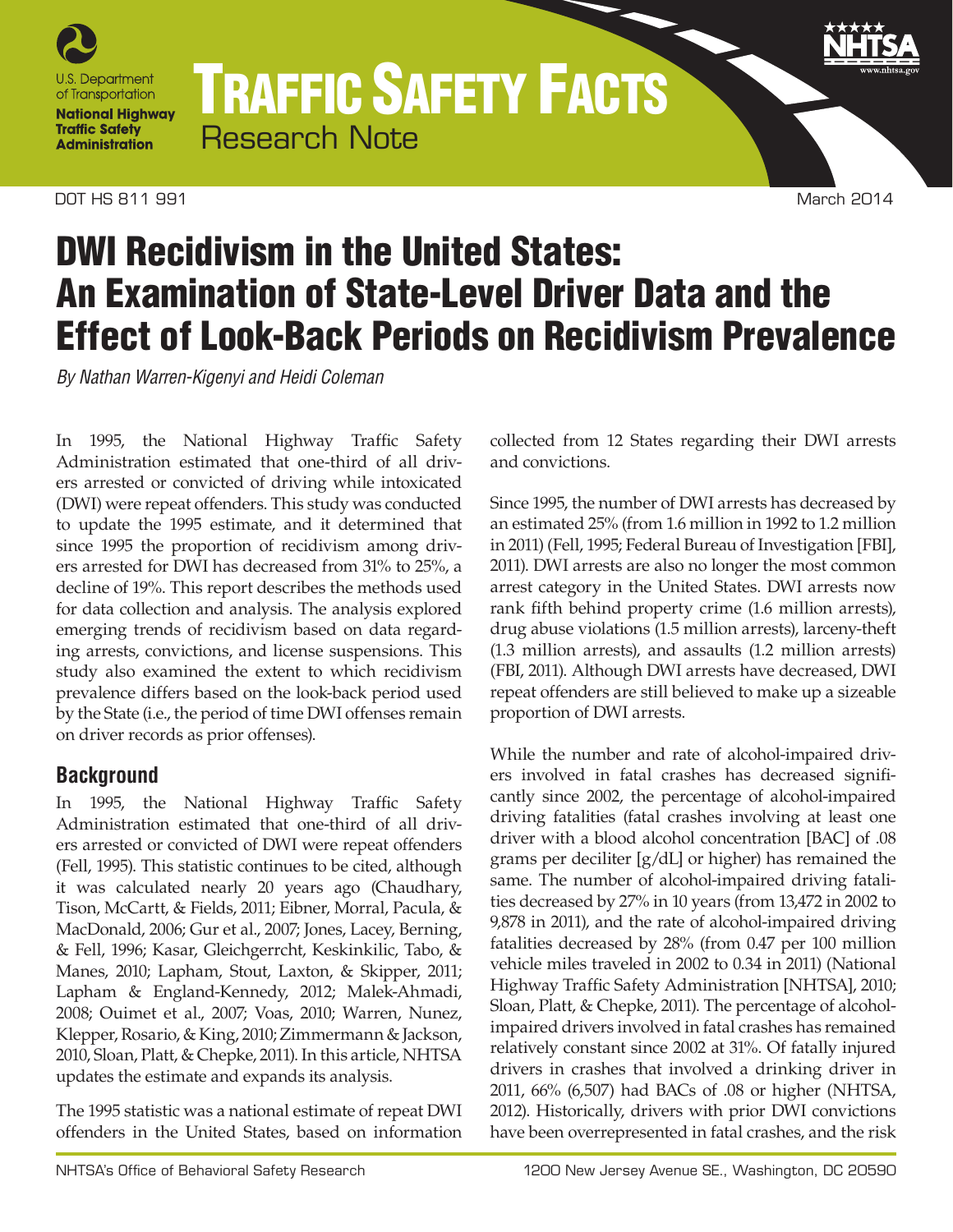elevates for drivers with multiple DWI convictions (Fell, 1995; Sloan, Platt, & Chepke, 2011).

According to one study, only a small percentage of impaired drivers are detected and arrested; about one in 200 drivers (Beitel, Sharp, & Glauz, 2000). Another study estimated that there were 112 million alcohol-impaired driving episodes in 2010 and only 1% of drivers involved in those episodes were arrested (Bergen, Shults, & Rudd, 2011). The low percentage of arrests is believed to be due, in large part, to the low statistical probability that law enforcement agencies with limited resources can monitor all roads and drivers adequately.

States apply a variety of sanctions for impaired drivers through their courts and administrative license suspension and revocation systems. The severity of the sanctions varies depending on the offender's BAC level at the time of arrest, whether the individual is a repeat offender and other risk factors. Having accurate estimates of recidivism prevalence can help inform decisions related to the selection of appropriate sanctions, the allocation of resources and strategic planning.

This paper seeks to update and expand the 1995 analysis.

# **Methods**

Data was sought from all 50 States and Puerto Rico. NHTSA hoped to obtain State-specific data from 2007 to 2011 regarding DWI offenders in three categories:

- 1. Drivers arrested for DWI
- 2. Drivers convicted of DWI
- 3. Drivers with license revocations or suspensions for DWI

NHTSA also sought to obtain data on the number of repeat offenders in each category, and the look-back period for DWI offenses in each State. Look-back periods are the period of time DWI offenses remain on a driver's record as prior offenses.

If data were available in one or two categories, the State was included in the analysis if recidivist data were available also for the category. In some cases, information about the look-back period was obtained from NHTSA's National Center for Statistics and Analysis.

Previous arrests were used as the numerator in all three categories to calculate recidivism prevalence in order to capture the largest number of subjects. The conviction and license suspension categories overlap the arrest category. Using previous arrests also controls for the different adjudication processes States use to punish DWI offenders. For example, following an arrest, offenders in some States may lose their driver's license administratively, but may not be convicted of an impaired-driving offense. An offender in other States may be convicted of an impaired-driving offense and may be required to install an ignition interlock or be granted a conditional driver's license, but may not be subject to a license suspension. Data would be reported regarding the offenders in all of these States based on the arrest, but may or may not be reported based on the conviction and license suspension. The previous arrests category includes data from all States regardless of how offenders are processed.

# *Data Analysis*

The data were coded, entered into Microsoft Excel 2010, and analyzed using descriptive procedures to calculate recidivism prevalence. Weighted means were calculated to take into account the number of drivers in each State. The categories were also stratified by two lookback periods, 10-years or longer (longer) and less than 10-years (shorter), to examine the extent to which the recidivism prevalence differs by look-back period. To account for States that could not provide information for all of the years requested (2007 to 2011), yearly State data was aggregated to calculate the recidivism prevalence. All of the analyses were performed using Excel.

# **Results**

From April to October 2012, NHTSA obtained information on DWI arrests and recidivism from 40 States. Information that fit the criteria for at least one of the categories was obtained from 36 States. Categorical breakdowns are as follows: NHTSA obtained information that fit the criteria for Category 1 (arrests) from 13 States, Category 2 (convictions) from 22 States, and Category 3 (suspensions or revocations) from 18 States.

In Category 1 (arrests), DWI recidivism ranged from 11 to 41%, the median was 25% and the weighted mean was 25%. Minnesota had the highest percentage of repeat DWI offenders with 41%, and Mississippi had the lowest percentage of repeat DWI offenders with 11%. The number of drivers arrested for DWI in each State varied significantly, but there was no relationship between the number of drivers arrested and the percentage of repeat offenders. For instance, Minnesota had 166,962 DWI arrests with 41% recidivism; North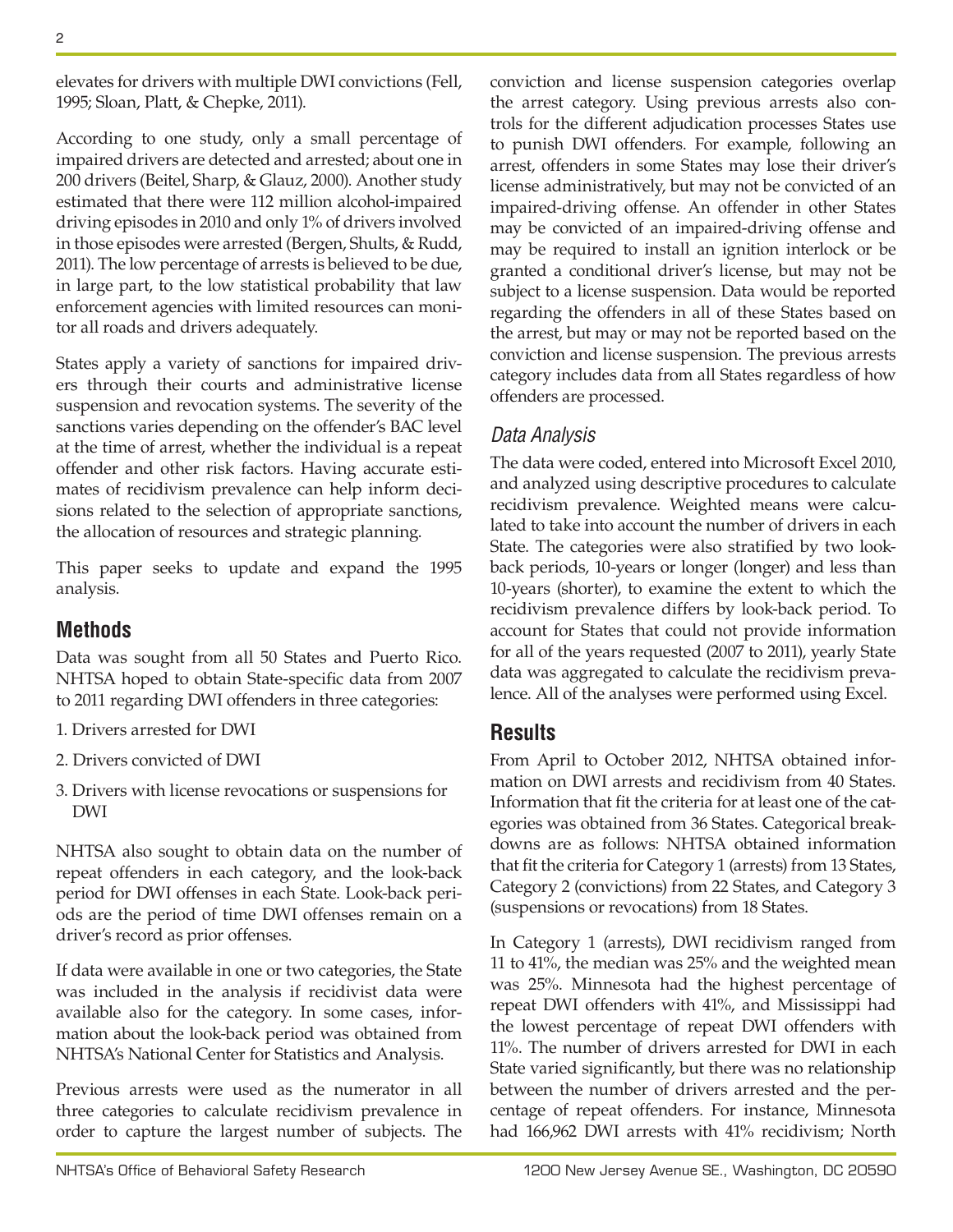Dakota had 18,485 DWI arrests with 29% recidivism; Missouri had 185,273 DWI arrests with 13% recidivism; and West Virginia had 46,454 DWI arrests with 20% recidivism. The figures are detailed in Table 1.

Table 1

| <b>Drivers Arrested for DWI</b> |                                                   |                                                        |           |                                                         |                                              |
|---------------------------------|---------------------------------------------------|--------------------------------------------------------|-----------|---------------------------------------------------------|----------------------------------------------|
| <b>State</b>                    | # of Drivers<br><b>Arrested for</b><br><b>DWI</b> | # of Drivers<br><b>With Prior</b><br><b>DWI Arrest</b> | Year      | <b>Percent</b><br><b>Repeat DWI</b><br><b>Offenders</b> | <b>Look-Back</b><br><b>Period</b><br>(Years) |
| СT                              | 19,813                                            | 4,986                                                  | 2007-2011 | 25%                                                     | 10                                           |
| DE                              | 30,859                                            | 10,750                                                 | 2007-2011 | 35%                                                     | 10                                           |
| IL                              | 185,583                                           | 30,069                                                 | 2007-2010 | 16%                                                     | Lifetime                                     |
| IN                              | 191,994                                           | 75,977                                                 | 2007-2011 | 40%                                                     | Lifetime                                     |
| <b>MN</b>                       | 166,962                                           | 67,832                                                 | 2007-2011 | 41%                                                     | Lifetime                                     |
| M <sub>0</sub>                  | 185,273                                           | 23,550                                                 | 2007-2011 | 13%                                                     | 10                                           |
| <b>MS</b>                       | 152,185                                           | 17,325                                                 | 2007-2011 | 11%                                                     | 5                                            |
| <b>ND</b>                       | 18,485                                            | 5,453                                                  | 2009-2011 | 29%                                                     | $\overline{7}$                               |
| <b>NY</b>                       | 104,673                                           | 22,477                                                 | 2007-2010 | 21%                                                     | 10                                           |
| 0K                              | 92,957                                            | 25,538                                                 | 2007-2011 | 27%                                                     | 10                                           |
| UT                              | 74,739                                            | 28,258                                                 | 2007-2011 | 38%                                                     | 10                                           |
| VA                              | 179,081                                           | 35,414                                                 | 2007-2011 | 20%                                                     | 5                                            |
| WV                              | 46,454                                            | 9,260                                                  | 2007-2011 | 20%                                                     | 10                                           |
| Median                          |                                                   | 25%                                                    |           |                                                         |                                              |
|                                 | <b>Weighted Mean</b>                              | 25%                                                    |           |                                                         |                                              |
| Range                           |                                                   | $11 - 41%$                                             |           |                                                         |                                              |

In Category 2 (convictions), DWI recidivism ranged from 11 to 69%, the median was 29.5% and the weighted mean was 30%. Pennsylvania had the highest percentage of repeat DWI offenders with 69%, and Mississippi had the lowest percentage of DWI offenders with 11%. California only had data for 2007, 2008, and 2009, but had the highest total of DWI convictions with 498,347 and 26% recidivism. In comparison, North Dakota had the lowest number of DWI convictions (15,103) with 36% recidivism, and Delaware had the second lowest number of DWI convictions (19,723) with 26% recidivism. The figures are detailed in Table 2.

#### Table 2

| <b>Drivers Convicted of DWI</b> |                                            |                                                         |           |                                                         |                                              |  |
|---------------------------------|--------------------------------------------|---------------------------------------------------------|-----------|---------------------------------------------------------|----------------------------------------------|--|
| <b>State</b>                    | # of Drivers<br><b>Convicted</b><br>of DWI | # of Drivers<br><b>With Prior</b><br><b>DWI Arrests</b> | Year      | <b>Percent</b><br><b>Repeat DWI</b><br><b>Offenders</b> | <b>Look-Back</b><br><b>Period</b><br>(Years) |  |
| AZ                              | 115,979                                    | 24,308                                                  | 2007-2011 | 21%                                                     | 7                                            |  |
| CA                              | 498,347                                    | 131,284                                                 | 2007-2009 | 26%                                                     | 10                                           |  |
| <b>CT</b>                       | 21,044                                     | 4,260                                                   | 2007-2011 | 20%                                                     | 10                                           |  |
| DE                              | 19,723                                     | 5,086                                                   | 2007-2011 | 26%                                                     | 10                                           |  |
| FL.                             | 194,872                                    | 50,422                                                  | 2007-2011 | 26%                                                     | 100                                          |  |
| GA                              | 184,224                                    | 61,031                                                  | 2007-2011 | 33%                                                     | Lifetime                                     |  |
| IA                              | 79,549                                     | 28,230                                                  | 2007-2011 | 35%                                                     | 5                                            |  |
| IL                              | 73,836                                     | 9,334                                                   | 2007-2010 | 13%                                                     | Lifetime                                     |  |
| $\sf IN$                        | 151,222                                    | 64,450                                                  | 2007-2011 | 43%                                                     | Lifetime                                     |  |
| <b>MN</b>                       | 137,029                                    | 58,473                                                  | 2007-2011 | 43%                                                     | Lifetime                                     |  |
| M <sub>0</sub>                  | 87,021                                     | 18,634                                                  | 2007-2011 | 21%                                                     | 10                                           |  |
| <b>MS</b>                       | 135,393                                    | 15,451                                                  | 2007-2011 | 11%                                                     | 5                                            |  |
| MT                              | 33,727                                     | 5,730                                                   | 2007-2011 | 17%                                                     | 25                                           |  |
| <b>NE</b>                       | 55,008                                     | 20,861                                                  | 2007-2011 | 38%                                                     | 12                                           |  |
| <b>ND</b>                       | 15,103                                     | 5,453                                                   | 2009-2011 | 36%                                                     | 7                                            |  |
| OH                              | 224,428                                    | 76,033                                                  | 2007-2011 | 34%                                                     | 6                                            |  |
| 0K                              | 42,955                                     | 16,073                                                  | 2007-2011 | 37%                                                     | 10                                           |  |
| 0R                              | 31,525                                     | 6,664                                                   | 2007-2009 | 21%                                                     | $10/15*$                                     |  |
| PA                              | 74,051                                     | 50,883                                                  | 2008-2010 | 69%                                                     | 20                                           |  |
| SC                              | 57,334                                     | 31,698                                                  | 2007-2011 | 55%                                                     | 10                                           |  |
| UT                              | 37,204                                     | 15,761                                                  | 2007-2011 | 42%                                                     | 10                                           |  |
| VA                              | 148,915                                    | 24,191                                                  | 2007-2011 | 16%                                                     | 5                                            |  |
| Median                          |                                            | 29.5%                                                   |           |                                                         |                                              |  |

| Median        | 29.5%      |
|---------------|------------|
| Weighted Mean | 30%        |
| Range         | $11 - 69%$ |

\*The look-back period is 15 years for offenders with diverted sentences

In Category 3 (suspensions), DWI recidivism ranged from 11–73%, the median was 34% and the weighted mean was 32%. Vermont had the highest percentage of repeat DWI offenders with 73%, and Mississippi had the lowest percentage of DWI offenders with 11%. Category 3 had the highest total of States with recidivism prevalences of 40% or greater: Florida (58%), Iowa (40%), Indiana (43%), Minnesota (41%), Utah (59%), and Vermont (73%). The figures are detailed in Table 3.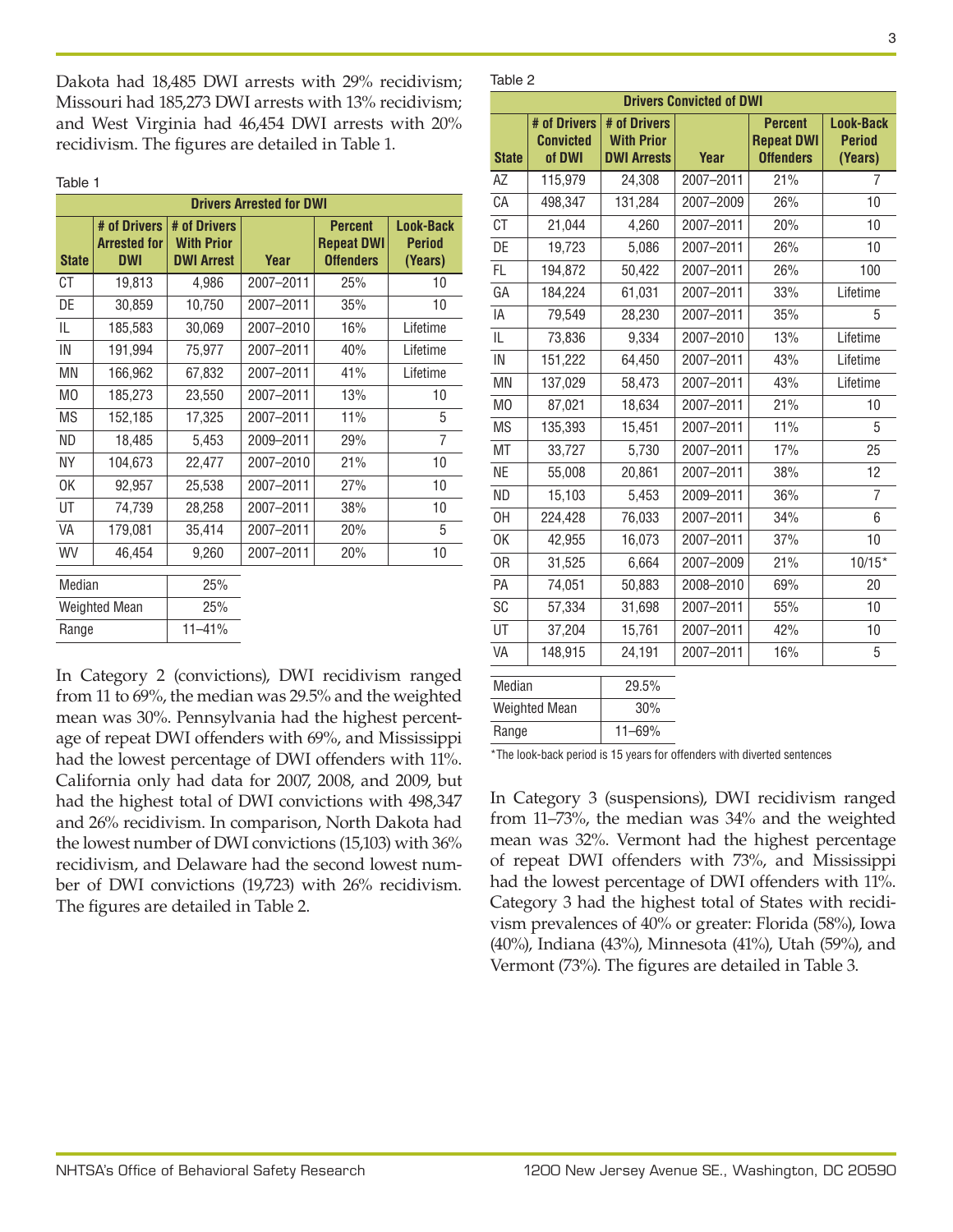#### 4

| Table 3        |                                                              |                                                                |           |                                                         |                                              |
|----------------|--------------------------------------------------------------|----------------------------------------------------------------|-----------|---------------------------------------------------------|----------------------------------------------|
|                |                                                              | <b>Drivers With License Revocations or Suspensions for DWI</b> |           |                                                         |                                              |
| <b>State</b>   | # of Drivers<br><b>With</b><br><b>Suspensions</b><br>for DWI | # of Drivers<br><b>With Prior</b><br><b>DWI Arrests</b>        | Year      | <b>Percent</b><br><b>Repeat DWI</b><br><b>Offenders</b> | <b>Look-Back</b><br><b>Period</b><br>(Years) |
| AΖ             | 115,979                                                      | 24,308                                                         | 2007-2011 | 21%                                                     | 7                                            |
| CA             | 709,952                                                      | 193,115                                                        | 2007-2010 | 27%                                                     | 10                                           |
| <b>CT</b>      | 21,275                                                       | 3.641                                                          | 2007-2011 | 17%                                                     | 10                                           |
| FL             | 166,852                                                      | 97.052                                                         | 2007-2011 | 58%                                                     | 100                                          |
| GA             | 202,188                                                      | 58,642                                                         | 2007-2011 | 29%                                                     | Lifetime                                     |
| IA             | 102,404                                                      | 40,737                                                         | 2007-2011 | 40%                                                     | 5                                            |
| IN             | 178,917                                                      | 76,787                                                         | 2007-2011 | 43%                                                     | Lifetime                                     |
| ΜN             | 166,962                                                      | 67,832                                                         | 2007-2011 | 41%                                                     | Lifetime                                     |
| M <sub>O</sub> | 37,938                                                       | 12,759                                                         | 2007-2011 | 34%                                                     | 10                                           |
| <b>MS</b>      | 135,393                                                      | 15,451                                                         | 2007-2011 | 11%                                                     | 5                                            |
| <b>ND</b>      | 15,891                                                       | 5,453                                                          | 2009-2011 | 34%                                                     | $\overline{7}$                               |
| ΝE             | 48,576                                                       | 17,808                                                         | 2007-2011 | 37%                                                     | 12                                           |
| 0K             | 79,187                                                       | 28,370                                                         | 2007-2011 | 36%                                                     | 10                                           |
| SC             | 84,733                                                       | 14,235                                                         | 2007-2011 | 17%                                                     | 10                                           |
| UT             | 70,560                                                       | 41,409                                                         | 2007-2011 | 59%                                                     | 10                                           |
| VA             | 148,915                                                      | 24,191                                                         | 2007-2011 | 16%                                                     | 5                                            |
| VT             | 28,132                                                       | 20,474                                                         | 2007-2011 | 73%                                                     | Lifetime                                     |
| WV             | 46,454                                                       | 9,260                                                          | 2007-2011 | 20%                                                     | 10                                           |
| Median         |                                                              | 34%                                                            |           |                                                         |                                              |
|                | <b>Weighted Mean</b>                                         | 32%                                                            |           |                                                         |                                              |
| Range          |                                                              | $11 - 73%$                                                     |           |                                                         |                                              |

The analysis conducted in 1995 estimated the DWI recidivism prevalence to be 31% for arrests and 31.5% for convictions (Fell, 1995). This analysis estimates the median DWI recidivism prevalence to be 25% for arrests, 29.5% for convictions and 34% for license suspensions. The comparison is detailed in Table 4.

#### Table 4

| <b>Comparison of Current Median DWI Recidivism</b><br><b>Prevalence to the 1995 Analysis</b> |                                                                                                                                                                     |       |     |  |  |  |  |
|----------------------------------------------------------------------------------------------|---------------------------------------------------------------------------------------------------------------------------------------------------------------------|-------|-----|--|--|--|--|
|                                                                                              | <b>Drivers</b><br><b>Drivers</b><br><b>Drivers With</b><br><b>Arrested for</b><br><b>Convicted</b><br><b>License Suspensions</b><br>for DWI<br>of DWI<br><b>DWI</b> |       |     |  |  |  |  |
| <b>Current DWI</b><br>Recidivism Prevalence                                                  | 25%                                                                                                                                                                 | 29.5% | 34% |  |  |  |  |
| 1995 DWI<br>Recidivism Prevalence                                                            | 31%                                                                                                                                                                 | 31.5% |     |  |  |  |  |

See Tables 4A-4D in the Appendix for complete comparison and analysis.

# **Bivariate Analysis by Look-Back Period**

In conducting this analysis, it became apparent that the States had a variety of look-back periods. Accordingly, to determine the extent to which look-back periods have an impact on recidivism prevalence, a bivariate analysis was conducted. In this analysis, States were divided into two groups: one with look-back periods of 10 years or more and the other with look-back periods of less than 10 years.

In Category 1 (arrests), there were 10 States with longer look-back periods and 3 States with shorter look-back periods. The percentage of recidivism ranged from 16–41% for States with longer look-back periods, and 11–29% for States with shorter look-back periods. The medians for the longer and shorter look-back periods were 26% and 20%, and the weighted means for the longer and shorter look-back periods were 27% and 17%, respectively. The comparisons are detailed in Tables 5A and 5B.

#### Table 5A

|                | <b>Drivers Arrested for DWI 10-Year or Longer Look-Back Period</b> |                                                        |           |                                                         |                                |  |
|----------------|--------------------------------------------------------------------|--------------------------------------------------------|-----------|---------------------------------------------------------|--------------------------------|--|
| <b>State</b>   | # of Drivers<br><b>Arrested for</b><br><b>DWI</b>                  | # of Drivers<br><b>With Prior</b><br><b>DWI Arrest</b> | Year      | <b>Percent</b><br><b>Repeat DWI</b><br><b>Offenders</b> | Look-Back<br>Period<br>(Years) |  |
| <b>CT</b>      | 19,813                                                             | 4,986                                                  | 2007-2011 | 25%                                                     | 10                             |  |
| DE             | 30,859                                                             | 10,750                                                 | 2007-2011 | 35%                                                     | 10                             |  |
| IL             | 185,583                                                            | 30,069                                                 | 2007-2010 | 16%                                                     | Lifetime                       |  |
| IN             | 191,994                                                            | 75.977                                                 | 2007-2011 | 40%                                                     | Lifetime                       |  |
| ΜN             | 166,962                                                            | 67,832                                                 | 2007-2011 | 41%                                                     | Lifetime                       |  |
| M <sub>0</sub> | 185,273                                                            | 23.550                                                 | 2007-2011 | 13%                                                     | 10                             |  |
| <b>NY</b>      | 104.673                                                            | 22.477                                                 | 2007-2010 | 21%                                                     | 10                             |  |
| 0K             | 92,957                                                             | 25.538                                                 | 2007-2011 | 27%                                                     | 10                             |  |
| UT             | 74,739                                                             | 28,258                                                 | 2007-2011 | 38%                                                     | 10                             |  |
| WV             | 46,454                                                             | 9,260                                                  | 2007-2011 | 20%                                                     | 10                             |  |

#### Table 5B

| <b>Drivers Arrested for DWI Less than 10-Year Look-Back Period</b> |                                                                    |                                        |           |                                                         |                                              |  |
|--------------------------------------------------------------------|--------------------------------------------------------------------|----------------------------------------|-----------|---------------------------------------------------------|----------------------------------------------|--|
| <b>State</b>                                                       | # of Drivers   # of Drivers<br><b>Arrested for  </b><br><b>DWI</b> | <b>With Prior</b><br><b>DWI Arrest</b> | Year      | <b>Percent</b><br><b>Repeat DWI</b><br><b>Offenders</b> | <b>Look-Back</b><br><b>Period</b><br>(Years) |  |
| <b>MS</b>                                                          | 152,185                                                            | 17,325                                 | 2007-2011 | 11%                                                     | 5                                            |  |
| <b>ND</b>                                                          | 18.485                                                             | 5.453                                  | 2009-2011 | 29%                                                     |                                              |  |
| <b>VA</b>                                                          | 179,081                                                            | 35,414                                 | 2007-2011 | 20%                                                     | 5                                            |  |

| <b>Summary of Drivers Arrested Tables 5A-B</b> |                                                                                                            |               |  |  |  |  |  |
|------------------------------------------------|------------------------------------------------------------------------------------------------------------|---------------|--|--|--|--|--|
|                                                | <b>Less Than 10-Year</b><br><b>10-Year or Longer</b><br><b>Look-Back Period</b><br><b>Look-Back Period</b> |               |  |  |  |  |  |
| Range                                          | $16\% - 41\%$                                                                                              | $11\% - 29\%$ |  |  |  |  |  |
| Median                                         | 26%                                                                                                        | 20%           |  |  |  |  |  |
| <b>Weighted Mean</b>                           | 27%                                                                                                        | 17%           |  |  |  |  |  |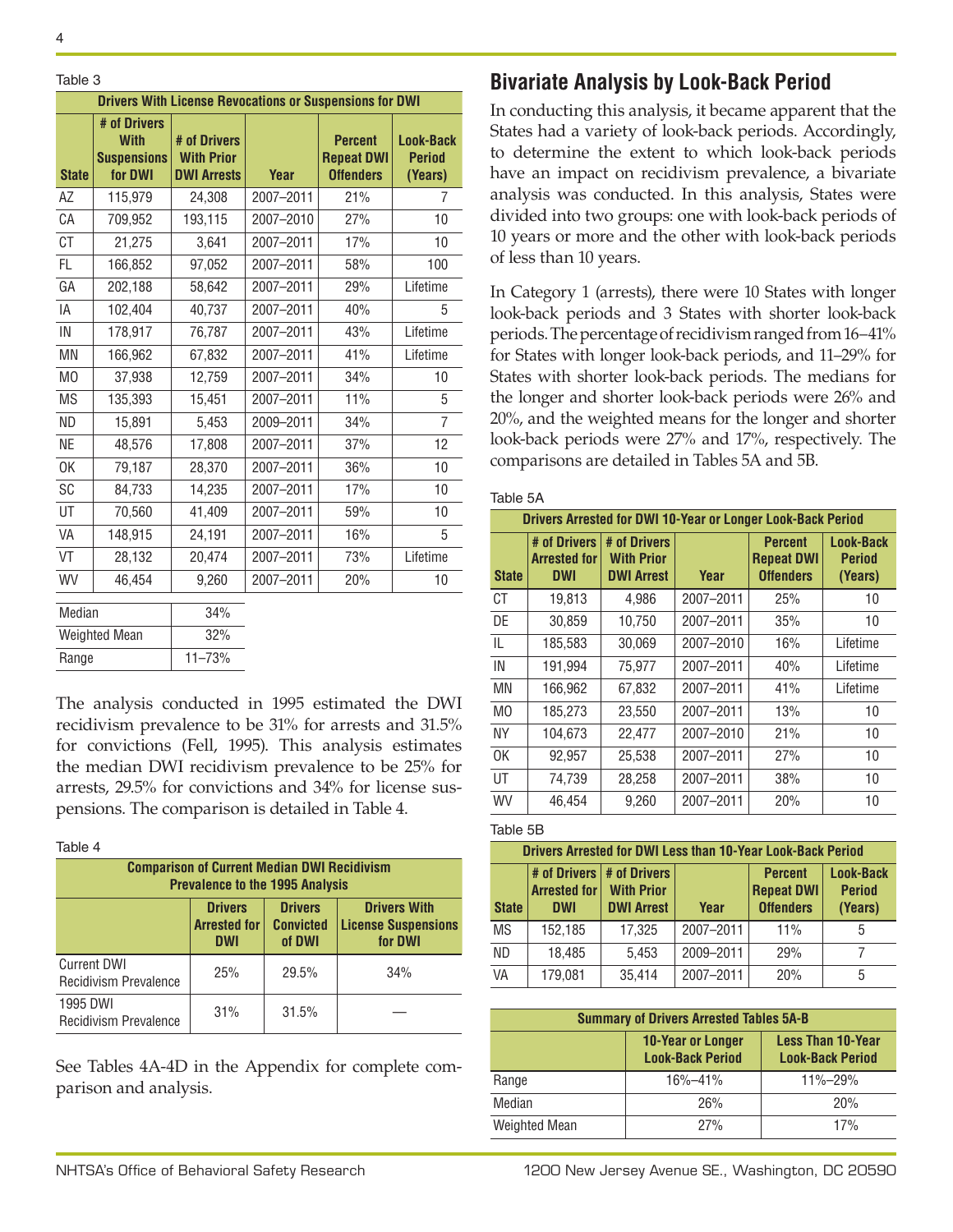In Category 2 (convictions), there were 16 States with longer look-back periods and six States with shorter lookback periods. The percentage of recidivism ranged from 13 to 69% for States with longer look-back periods, and 11 to 36% for States with shorter look-back periods. The medians for the longer and shorter look-back periods were 29.5% and 27.5%, and the weighted means for the longer and shorter look-back periods were 32% and 24%, respectively. The comparisons are detailed in Tables 6A and 6B.

Table 6A

|                | <b>Drivers Convicted of DWI 10-Year or Longer Look-Back Period</b> |                                                         |           |                                                         |                                              |  |  |
|----------------|--------------------------------------------------------------------|---------------------------------------------------------|-----------|---------------------------------------------------------|----------------------------------------------|--|--|
| <b>State</b>   | # of Drivers<br><b>Convicted</b><br>of DWI                         | # of Drivers<br><b>With Prior</b><br><b>DWI Arrests</b> | Year      | <b>Percent</b><br><b>Repeat DWI</b><br><b>Offenders</b> | <b>Look-Back</b><br><b>Period</b><br>(Years) |  |  |
| CA             | 498,347                                                            | 131,284                                                 | 2007-2009 | 26%                                                     | 10                                           |  |  |
| СT             | 21,044                                                             | 4,260                                                   | 2007-2011 | 20%                                                     | 10                                           |  |  |
| DE             | 19,723                                                             | 5,086                                                   | 2007-2011 | 26%                                                     | 10                                           |  |  |
| FL.            | 194,872                                                            | 50,422                                                  | 2007-2011 | 26%                                                     | 100                                          |  |  |
| GA             | 184,224                                                            | 61,031                                                  | 2007-2011 | 33%                                                     | 10                                           |  |  |
| IL.            | 73,836                                                             | 9,334                                                   | 2007-2010 | 13%                                                     | Lifetime                                     |  |  |
| IN             | 151,222                                                            | 64,450                                                  | 2007-2011 | 43%                                                     | Lifetime                                     |  |  |
| MN             | 137,029                                                            | 58,473                                                  | 2007-2011 | 43%                                                     | Lifetime                                     |  |  |
| M <sub>0</sub> | 87,021                                                             | 18,634                                                  | 2007-2011 | 21%                                                     | 10                                           |  |  |
| MT             | 33,727                                                             | 5,730                                                   | 2007-2011 | 17%                                                     | 25                                           |  |  |
| <b>NE</b>      | 55,008                                                             | 20,861                                                  | 2007-2011 | 38%                                                     | 12                                           |  |  |
| 0K             | 42,955                                                             | 16,073                                                  | 2007-2011 | 37%                                                     | 10                                           |  |  |
| 0R             | 31,525                                                             | 6,664                                                   | 2007-2009 | 21%                                                     | $10 - 15$                                    |  |  |
| PA             | 74,051                                                             | 50,883                                                  | 2008-2010 | 69%                                                     | 20                                           |  |  |
| SC             | 57,334                                                             | 31,698                                                  | 2007-2011 | 55%                                                     | 10                                           |  |  |
| UT             | 37,204                                                             | 15,761                                                  | 2007-2011 | 42%                                                     | 10                                           |  |  |

#### Table 6B

| <b>Drivers Convicted of DWI Less Than 10-Year Look-Back Period</b> |                                            |                                                         |           |                                                         |                                       |  |
|--------------------------------------------------------------------|--------------------------------------------|---------------------------------------------------------|-----------|---------------------------------------------------------|---------------------------------------|--|
| <b>State</b>                                                       | # of Drivers<br><b>Convicted</b><br>of DWI | # of Drivers<br><b>With Prior</b><br><b>DWI Arrests</b> | Year      | <b>Percent</b><br><b>Repeat DWI</b><br><b>Offenders</b> | Look-Back<br><b>Period</b><br>(Years) |  |
| AZ                                                                 | 115,979                                    | 24,308                                                  | 2007-2011 | 21%                                                     |                                       |  |
| IA                                                                 | 79,549                                     | 28,230                                                  | 2007-2011 | 35%                                                     | 5                                     |  |
| <b>MS</b>                                                          | 135,393                                    | 15,451                                                  | 2007-2011 | 11%                                                     | 5                                     |  |
| <b>ND</b>                                                          | 15,103                                     | 5,453                                                   | 2009-2011 | 36%                                                     | 7                                     |  |
| 0H                                                                 | 224,428                                    | 76,033                                                  | 2007-2011 | 34%                                                     | 6                                     |  |
| VA                                                                 | 148,915                                    | 24,191                                                  | 2007-2011 | 16%                                                     | 5                                     |  |

| <b>Summary of Drivers Convicted Tables 6A-B</b> |                                                                                                            |         |  |  |  |  |  |
|-------------------------------------------------|------------------------------------------------------------------------------------------------------------|---------|--|--|--|--|--|
|                                                 | <b>Less Than 10-Year</b><br><b>10-Year or Longer</b><br><b>Look-Back Period</b><br><b>Look-Back Period</b> |         |  |  |  |  |  |
| Range                                           | $13\% - 69\%$                                                                                              | 11%-36% |  |  |  |  |  |
| Median                                          | 29.5%                                                                                                      | 27.5%   |  |  |  |  |  |
| <b>Weighted Mean</b>                            | 32%                                                                                                        | 24%     |  |  |  |  |  |

In Category 3 (suspensions), there were 13 States with longer look-back periods and five States with shorter look-back periods. The percentage of recidivism ranged from 17–73% for the States with longer look-back periods, and 11–40% for States with shorter look-back periods. The medians for the longer and shorter look-back periods were 36% and 21%, and the weighted means for the longer and shorter look-back periods were 35% and 21%, respectively. The comparisons are detailed in Tables 7A and 7B.

#### Table 7A

|                | Drivers With License Revocations or Suspensions for DWI 10-Year or<br><b>Longer Look-Back Period</b> |                                                         |           |                                                         |                                              |  |  |
|----------------|------------------------------------------------------------------------------------------------------|---------------------------------------------------------|-----------|---------------------------------------------------------|----------------------------------------------|--|--|
| <b>State</b>   | # of Drivers<br><b>With</b><br><b>Suspensions</b><br>for DWI                                         | # of Drivers<br><b>With Prior</b><br><b>DWI Arrests</b> | Year      | <b>Percent</b><br><b>Repeat DWI</b><br><b>Offenders</b> | <b>Look-Back</b><br><b>Period</b><br>(Years) |  |  |
| CA             | 709,952                                                                                              | 193,115                                                 | 2007-2010 | 27%                                                     | 10                                           |  |  |
| <b>CT</b>      | 21,275                                                                                               | 3,641                                                   | 2007-2011 | 17%                                                     | 10                                           |  |  |
| FL.            | 166,852                                                                                              | 97,052                                                  | 2007-2011 | 58%                                                     | 100                                          |  |  |
| GA             | 202,188                                                                                              | 58,642                                                  | 2007-2011 | 29%                                                     | 10                                           |  |  |
| IN             | 178,917                                                                                              | 76,787                                                  | 2007-2011 | 43%                                                     | Lifetime                                     |  |  |
| ΜN             | 166,962                                                                                              | 67,832                                                  | 2007-2011 | 41%                                                     | Lifetime                                     |  |  |
| M <sub>0</sub> | 37,938                                                                                               | 12,759                                                  | 2007-2011 | 34%                                                     | 10                                           |  |  |
| <b>NE</b>      | 48,576                                                                                               | 17,808                                                  | 2007-2011 | 37%                                                     | 12                                           |  |  |
| 0K             | 79,187                                                                                               | 28,370                                                  | 2007-2011 | 36%                                                     | 10                                           |  |  |
| <b>SC</b>      | 84,733                                                                                               | 14,235                                                  | 2007-2011 | 17%                                                     | 10                                           |  |  |
| UT             | 70,560                                                                                               | 41,409                                                  | 2007-2011 | 59%                                                     | 10                                           |  |  |
| VT             | 28,132                                                                                               | 20,474                                                  | 2007-2011 | 73%                                                     | Lifetime                                     |  |  |
| WV             | 46,454                                                                                               | 9,260                                                   | 2007-2011 | 20%                                                     | 10                                           |  |  |

#### Table 7B

| <b>Drivers With License Revocations or Suspensions for DWI Less Than</b><br><b>10-Year Look-Back Period</b> |                                                              |                                                         |           |                                                         |                                       |  |
|-------------------------------------------------------------------------------------------------------------|--------------------------------------------------------------|---------------------------------------------------------|-----------|---------------------------------------------------------|---------------------------------------|--|
| <b>State</b>                                                                                                | # of Drivers<br><b>With</b><br><b>Suspensions</b><br>for DWI | # of Drivers<br><b>With Prior</b><br><b>DWI Arrests</b> | Year      | <b>Percent</b><br><b>Repeat DWI</b><br><b>Offenders</b> | Look-Back<br><b>Period</b><br>(Years) |  |
| A7                                                                                                          | 115,979                                                      | 24,308                                                  | 2007-2011 | 21%                                                     |                                       |  |
| IA                                                                                                          | 102.404                                                      | 40.737                                                  | 2007-2011 | 40%                                                     | 5                                     |  |
| <b>MS</b>                                                                                                   | 135,393                                                      | 15,451                                                  | 2007-2011 | 11%                                                     | 5                                     |  |
| <b>ND</b>                                                                                                   | 15,891                                                       | 5,453                                                   | 2009-2011 | 34%                                                     | 7                                     |  |
| VA                                                                                                          | 148,915                                                      | 24,191                                                  | 2007-2011 | 16%                                                     | 5                                     |  |

| <b>Summary of Drivers With License Revocation or Suspension Tables 7A-B</b> |  |
|-----------------------------------------------------------------------------|--|
|                                                                             |  |

|                      | <b>10-Year or Longer</b><br><b>Look-Back Period</b> | <b>Less than 10-Year</b><br><b>Look-Back Period</b> |  |
|----------------------|-----------------------------------------------------|-----------------------------------------------------|--|
| Range                | $17\% - 73\%$                                       | $11\% - 40\%$                                       |  |
| Median               | 36%                                                 | 21%                                                 |  |
| <b>Weighted Mean</b> | 35%                                                 | 21%                                                 |  |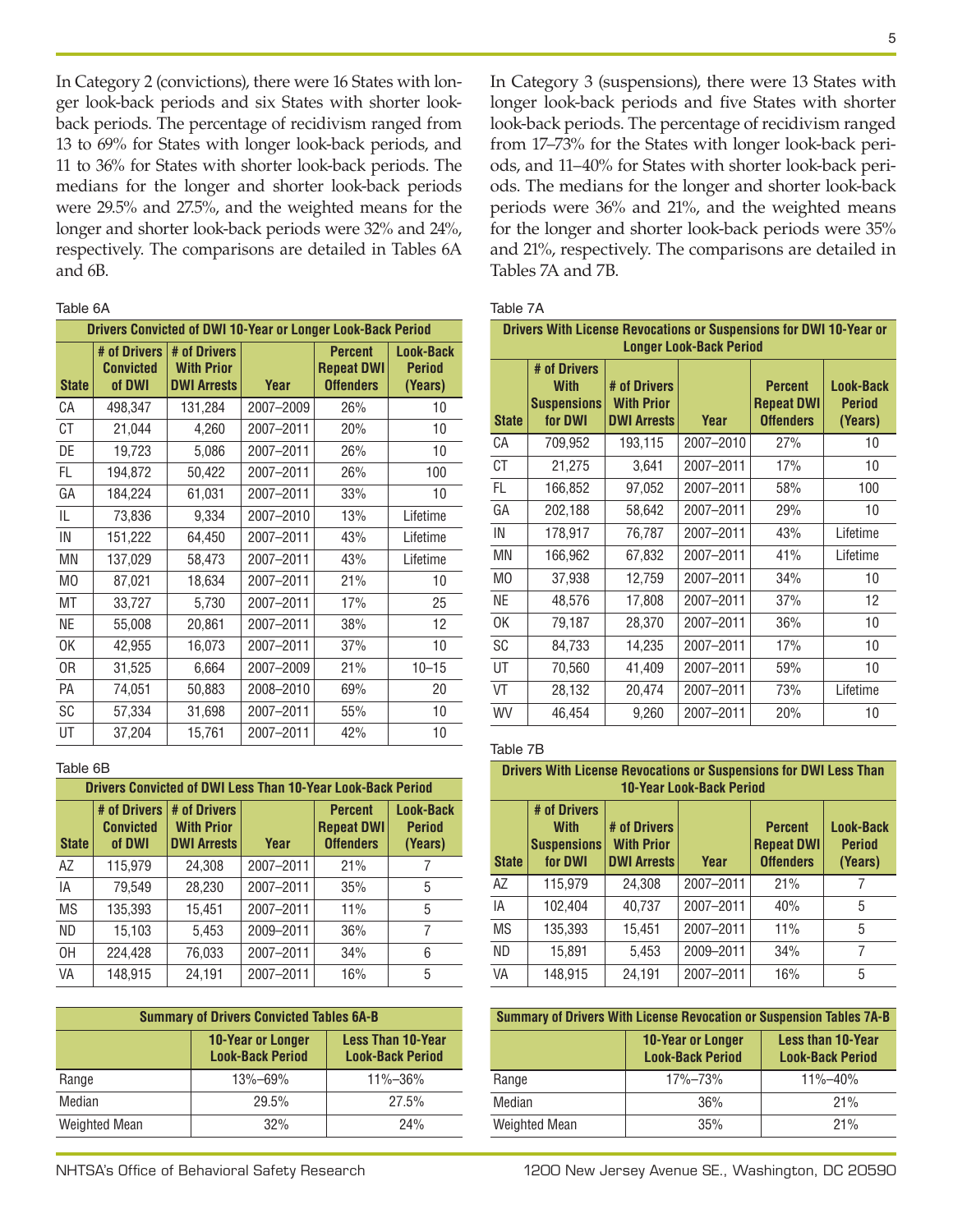### **Discussion**

This analysis updated and expanded the previous recidivism analysis from 1995 in a number of distinct ways. This analysis included more States (36 States versus 12 States), used weighted means to account for the number of drivers in each State, collected information in three categories (arrests, convictions and license suspensions) as opposed to the two categories used in the previous analysis (arrests and convictions), and examined DWI recidivism prevalence by look-back period.

For the individual categories, the percentage of recidivists from the arrests category were consistently the lowest. The medians for the arrest, conviction, and suspension categories were 25%, 29.5%, and 34%; and the weighted means for the arrest, conviction, and suspension categories were 25%, 30%, and 32%, respectively. There were no noticeable trends for States that appeared in multiple categories.

When comparing the recidivism estimates by lookback period, a number of trends emerge. The weighted means for the longer look-back periods were higher than shorter look-back periods in all three categories: arrests (27% versus 17%), convictions (32% versus 24%) and license suspensions (35% versus 21%). The medians for the longer look-back periods were also higher than the shorter look-back periods in all three categories: arrests (26% versus 20%), convictions (29.5% versus 27.5), and license suspensions (36% versus 21%). States with longer look-back periods had more variability in the convictions and suspension categories as evidenced by the broader ranges: convictions (13 to 69% versus 11 to 36%) and license suspensions (17 to 73% versus 11 to 40%). There were no significant differences in variability for the arrests category; the longer look-back period States ranged from 16 to 41% and the shorter look-back periods States ranged from 11 to 29%.

NHTSA's National Center for Statistics and Analysis (NCSA) uses data captured by the Fatality Analysis Reporting System (FARS) to determine the number of drivers involved in fatal, alcohol-impaired-driving crashes who are repeat offenders. It should be noted that the NCSA recidivism calculation is based on fatal crashes, and is determined using a 3-year look-back period, which suggests their recidivism rate may be low. This study demonstrates that longer look-back periods have higher recidivism prevalence estimates.

Current estimates of DWI recidivism can be helpful in a number of different ways. For example, "specific deterrence" strategies are those that are applied to "specific" offenders, such as driver license suspensions, installation of ignition interlocks, enrollment in DWI courts, other close supervision strategies or jail for individuals who are arrested and convicted of impaired driving. "General deterrence" strategies are those that are applied "in general" to drivers who may drive impaired, but haven't yet been arrested and entered the criminal justice system. Current DWI recidivism estimates can help policy makers, criminal justice professionals and other State and local officials determine the scope of the problem and make informed decisions about which specific or general deterrence strategies they should apply and the level of resources that should be dedicated to each type. This type of data can be used by State and local officials also to measure the impacts of the strategies they select.

## **Limitations**

There were a number of limitations related to the information that NHTSA was able to obtain. There is no national or centralized database of State DWI recidivism data, so State estimates were calculated based on data from different State databases. This study did not differentiate between the different definitions States use for DWI offenders. For example, drug impaired offenders could be included in some of the State DWI recidivism estimates, but may not be included in others. There were several limitations using the previously arrested variable in all three categories to calculate recidivism estimates. Although arrests permit the capture of more data because the convictions and license suspension categories overlap with the arrest category, arrests do not necessarily mean the drivers were guilty of the alleged crime. The arrest figures also do not reflect the number of individuals who have been arrested; rather, the arrest data shows the number of times people are arrested and some people may have been arrested multiple times. It should also be noted that the States in the categories for this analysis differed from the States used in the previous 1995 analysis.

Also, it should be noted that it is impossible to obtain fully accurate data on recidivism rates as many offenders take many impaired driving trips before they are detected by law enforcement. The more effective law enforcement activity is in detecting or deterring DWI offenders and the more resources devoted to DWI enforcement in a jurisdiction, the greater the rate of repeat offenders being detected and caught.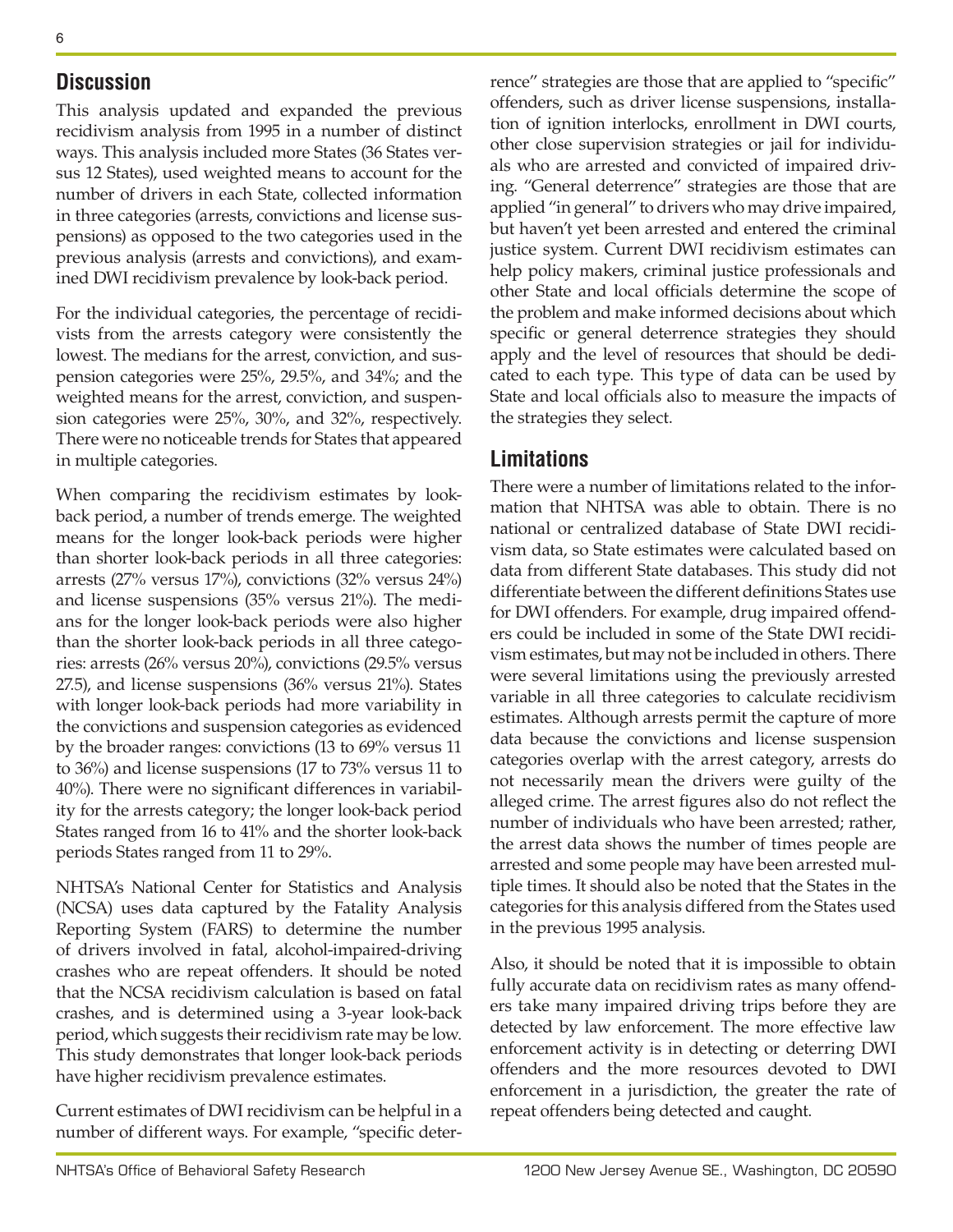# **Conclusion**

The prevalence of DWI recidivism is important in that it can improve the allocation of resources expended to reduce DWI. If only a small number of DWIs are responsible for a relatively large percentage of impaired driving trips and crashes, then from a policy and programmatic perspective one would like to devote considerable effort implementing specific deterrent programs targeting these repeat offenders. However, if most crashes and impaired driving trips are due to drivers without prior offenses then a general deterrence approach would be indicated. The allocation of resources between these two complimentary approaches should be informed by data on recidivism rates.

Our findings indicate that the prevalence of DWI recidivism may have decreased since the initial analysis in 1995 by 19% for arrests (31% in 1995 versus 25% in 2010) and 6% for convictions (31.5% versus 29.5%). This study enhanced and added several elements to make the analysis more robust than the previous one. More States were included in this analysis, recidivism was analyzed from different categorical perspectives, and recidivism was compared and analyzed by look-back period.

The lowest prevalence estimate was in the arrest category and this estimate was believed to be the best indicator among the three categories, because it controlled for the various adjudication processes States use to punish DWI offenders, captured the greatest number of offenders, and had the least variability between the three categories.

The look-back period analysis provided evidence that shorter look-back periods result in lower DWI recidivism prevalence. The look-back period for the States in this analysis ranged from five years to lifetime. The prevalence was highest for the States with longer lookback periods and lowest for the States with shorter lookback periods in every category. These findings indicate that caution should be used when comparing and calculating prevalence estimates using various look-back periods, and that shorter look-back periods may underestimate the prevalence of recidivism.

# **Future Implications on Policy**

A number of interventions have been implemented over the past 20 years that are designed to reduce recidivism among DWI offenders. Some of these interventions are applied judicially; others through administrative action. They include DWI courts, alcohol ignition interlocks, vehicle and license plate sanctions, and various forms of close supervision of DWI offenders. Evaluations for many of these interventions can be found in *Countermeasures That Work* and published elsewhere in the literature (NHTSA, 2010). Some or all of these interventions may have played a role in the reduction of DWI recidivism over the past 20 years.

The larger number of States from which we obtained data in this study compared to previous studies should have improved the estimate of recidivism. Also, the wide availability of relatively long look-back periods suggests that these long look-back periods should always be used when a number is needed for programmatic purposes. Decision-makers should be able to base their decisions on all of the available data and not some arbitrarily small subset. This study clearly shows that the longer look-back periods result in higher recidivism rates and this information would be useful when allocating resources.

# Appendix

Table 4A

| <b>Drivers Arrested for DWI</b> |                                                   |                                                        |           |                                                         |                                              |
|---------------------------------|---------------------------------------------------|--------------------------------------------------------|-----------|---------------------------------------------------------|----------------------------------------------|
| <b>State</b>                    | # of Drivers<br><b>Arrested for</b><br><b>DWI</b> | # of Drivers<br><b>With Prior</b><br><b>DWI Arrest</b> | Year      | <b>Percent</b><br><b>Repeat DWI</b><br><b>Offenders</b> | <b>Look-Back</b><br><b>Period</b><br>(Years) |
| СT                              | 19,813                                            | 4,986                                                  | 2007-2011 | 25%                                                     | 10                                           |
| DE                              | 30,859                                            | 10,750                                                 | 2007-2011 | 35%                                                     | 10                                           |
| IL.                             | 185,583                                           | 30,069                                                 | 2007-2010 | 16%                                                     | Lifetime                                     |
| IN                              | 191,994                                           | 75,977                                                 | 2007-2011 | 40%                                                     | Lifetime                                     |
| ΜN                              | 166,962                                           | 67,832                                                 | 2007-2011 | 41%                                                     | Lifetime                                     |
| M <sub>0</sub>                  | 185,273                                           | 23,550                                                 | 2007-2011 | 13%                                                     | 10                                           |
| <b>MS</b>                       | 152,185                                           | 17,325                                                 | 2007-2011 | 11%                                                     | 5                                            |
| ND                              | 18,485                                            | 5,453                                                  | 2009-2011 | 29%                                                     | 7                                            |
| <b>NY</b>                       | 104,673                                           | 22,477                                                 | 2007-2010 | 21%                                                     | 10                                           |
| 0K                              | 92,957                                            | 25,538                                                 | 2007-2011 | 27%                                                     | 10                                           |
| UT                              | 74,739                                            | 28,258                                                 | 2007-2011 | 38%                                                     | 10                                           |
| VA                              | 179,081                                           | 35,414                                                 | 2007-2011 | 20%                                                     | 5                                            |
| WV                              | 46,454                                            | 9,260                                                  | 2007-2011 | 20%                                                     | 10                                           |
| $\sim$                          |                                                   | <b>A JOI AJOI</b>                                      |           |                                                         |                                              |

| Range                | 11%-41% |
|----------------------|---------|
| Median               | 25%     |
| <b>Weighted Mean</b> | 25%     |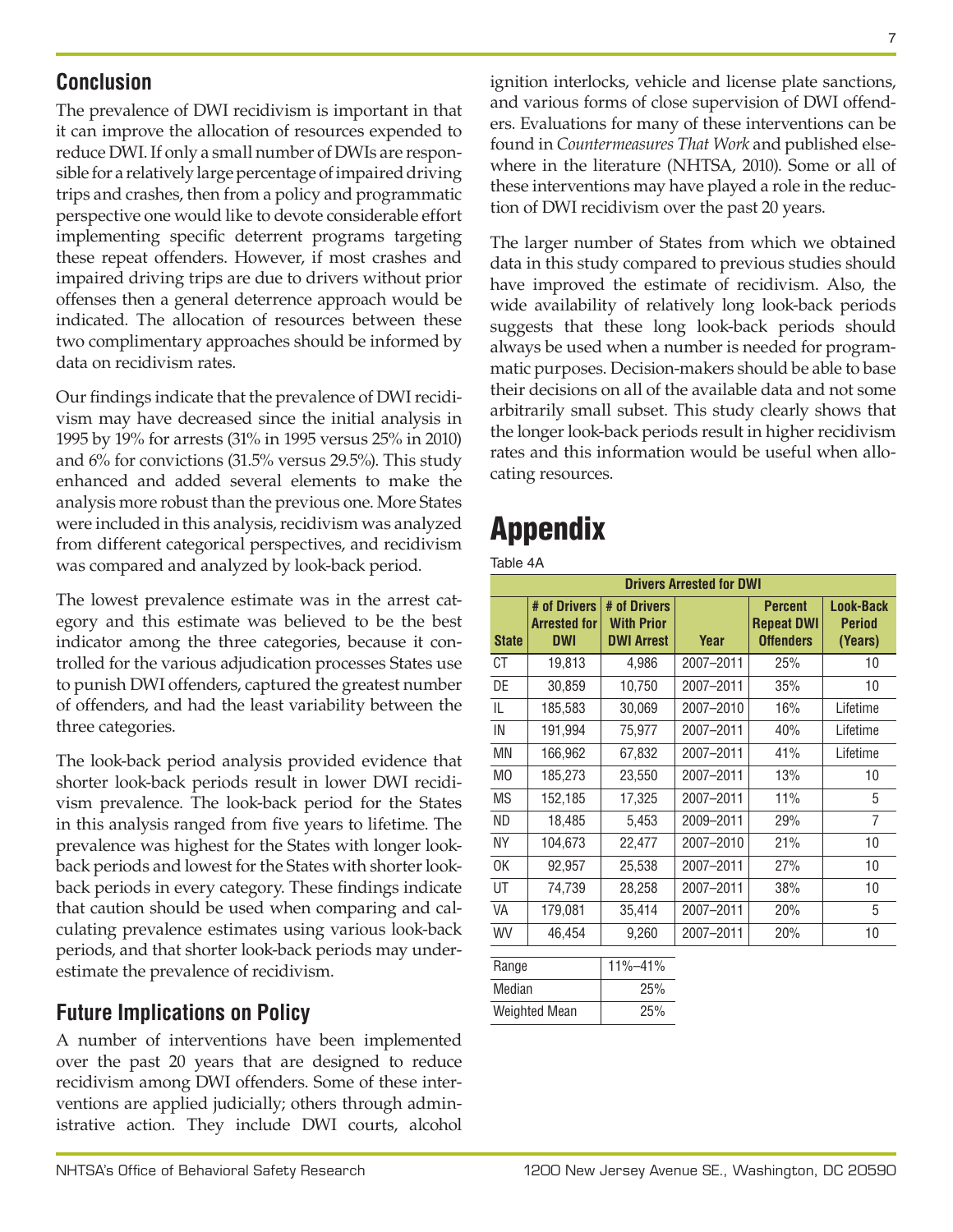Table 4B

| <b>Drivers Arrested for DWI (1995 Analysis)</b> |                                                       |                                                         |           |                                                         |                                       |  |
|-------------------------------------------------|-------------------------------------------------------|---------------------------------------------------------|-----------|---------------------------------------------------------|---------------------------------------|--|
| <b>State</b>                                    | # of Drivers<br>with<br><b>Suspensions</b><br>for DWI | # of Drivers<br><b>With Prior</b><br><b>DWI Arrests</b> | Year      | <b>Percent</b><br><b>Repeat DWI</b><br><b>Offenders</b> | Look-Back<br><b>Period</b><br>(Years) |  |
| C <sub>O</sub>                                  | 99,848                                                | 26,335                                                  | 1989-1991 | 26%                                                     | 5                                     |  |
| MN                                              | 30,717                                                | 14,034                                                  | 1993      | 46%                                                     | 30                                    |  |
| SD                                              | 8,821                                                 | 2,090                                                   | 1993      | 24%                                                     | 5                                     |  |
| TX                                              | 352,372                                               | 125,941                                                 | 1987-1990 | 36%                                                     | 10                                    |  |
| Range                                           |                                                       | 24%-46%                                                 |           |                                                         |                                       |  |
| Median                                          |                                                       | 31%                                                     |           |                                                         |                                       |  |

Table 4C

Weighted Mean 34%

| <b>Drivers Convicted of DWI</b> |                                             |                                                         |             |                                                         |                                              |
|---------------------------------|---------------------------------------------|---------------------------------------------------------|-------------|---------------------------------------------------------|----------------------------------------------|
| <b>State</b>                    | # of Drivers<br><b>Convicted</b><br>for DWI | # of Drivers<br><b>With Prior</b><br><b>DWI Arrests</b> | <b>Year</b> | <b>Percent</b><br><b>Repeat DWI</b><br><b>Offenders</b> | <b>Look-Back</b><br><b>Period</b><br>(Years) |
| AZ                              | 115,979                                     | 24,308                                                  | 2007-2011   | 21%                                                     | 7                                            |
| CA                              | 498,347                                     | 131,284                                                 | 2007-2009   | 26%                                                     | 10                                           |
| <b>CT</b>                       | 21,044                                      | 4,260                                                   | 2007-2011   | 20%                                                     | 10                                           |
| DE                              | 19,723                                      | 5,086                                                   | 2007-2011   | 26%                                                     | 10                                           |
| FL                              | 194,872                                     | 50,422                                                  | 2007-2011   | 26%                                                     | 100                                          |
| GA                              | 184,224                                     | 61,031                                                  | 2007-2011   | 33%                                                     | 10                                           |
| ΙA                              | 79,549                                      | 28,230                                                  | 2007-2011   | 35%                                                     | 5                                            |
| IL                              | 73,836                                      | 9,334                                                   | 2007-2010   | 13%                                                     | Lifetime                                     |
| IN                              | 151,222                                     | 64,450                                                  | 2007-2011   | 43%                                                     | Lifetime                                     |
| <b>MN</b>                       | 137,029                                     | 58,473                                                  | 2007-2011   | 43%                                                     | Lifetime                                     |
| M <sub>O</sub>                  | 87,021                                      | 18,634                                                  | 2007-2011   | 21%                                                     | 10                                           |
| <b>MS</b>                       | 135,393                                     | 15,451                                                  | 2007-2011   | 11%                                                     | 5                                            |
| MT                              | 33,727                                      | 5,730                                                   | 2007-2011   | 17%                                                     | 25                                           |
| <b>NE</b>                       | 55,008                                      | 20,861                                                  | 2007-2011   | 38%                                                     | 12                                           |
| <b>ND</b>                       | 15,103                                      | 5,453                                                   | 2009-2011   | 36%                                                     | 7                                            |
| OH                              | 224,428                                     | 76,033                                                  | 2007-2011   | 34%                                                     | 6                                            |
| 0K                              | 42,955                                      | 16,073                                                  | 2007-2011   | 37%                                                     | 10                                           |
| 0R                              | 31,525                                      | 6,664                                                   | 2007-2009   | 21%                                                     | $10 - 15$                                    |
| PA                              | 74,051                                      | 50,883                                                  | 2008-2010   | 69%                                                     | 20                                           |
| SC                              | 57,334                                      | 31,698                                                  | 2007-2011   | 55%                                                     | 10                                           |
| UT                              | 37,204                                      | 15,761                                                  | 2007-2011   | 42%                                                     | 10                                           |
| VA                              | 148,915                                     | 24,191                                                  | 2007-2011   | 16%                                                     | 5                                            |
| Range                           |                                             | 11%-69%                                                 |             |                                                         |                                              |
| Median                          |                                             | 29.5%                                                   |             |                                                         |                                              |
| <b>Weighted Mean</b>            |                                             | 30%                                                     |             |                                                         |                                              |

#### Table 4D

| <b>Drivers Convicted of DWI (1995 Analysis)</b> |                                     |                                                         |           |                                                         |                                       |
|-------------------------------------------------|-------------------------------------|---------------------------------------------------------|-----------|---------------------------------------------------------|---------------------------------------|
| <b>State</b>                                    | # of Drivers<br>Convicted<br>of DWI | # of Drivers<br><b>With Prior</b><br><b>DWI Arrests</b> | Year      | <b>Percent</b><br><b>Repeat DWI</b><br><b>Offenders</b> | Look-Back<br><b>Period</b><br>(Years) |
| CA                                              | 216,453                             | 72,728                                                  | 1998      | 34%                                                     |                                       |
| IA                                              | 18,000                              | 3,780                                                   | 1992      | 21%                                                     | 6                                     |
| LA                                              | 101,161                             | 24,918                                                  | 1989-1993 | 24%                                                     | 5                                     |
| <b>NE</b>                                       | 146.619                             | 38,547                                                  | 1965-1994 | 26%                                                     | 30                                    |
| ΝM                                              | 16,184                              | 7,637                                                   | 1990      | 47%                                                     | 30                                    |
| <b>NC</b>                                       | 65.714                              | 21,028                                                  | 1988      | 32%                                                     | 7                                     |
| 0H                                              | 637.678                             | 211.280                                                 | 1980-1993 | 33%                                                     | 5                                     |
| WI                                              | 169,390                             | 52,073                                                  | 1984-1988 | 31%                                                     | 5                                     |
| Range                                           |                                     | 21%-47%                                                 |           |                                                         |                                       |

| Range                | 21%-47% |
|----------------------|---------|
| Median               | 31.5%   |
| <b>Weighted Mean</b> | 32%     |

## **References**

- Ahlin, E. M., Zador, P. L., Rauch, W. J., Howard, J. M., & Duncan, G. D. (2011). First-time DWI offenders are at risk of recidivating regardless of sanctions imposed. *Journal of Criminal Justice, 39*, 137–142.
- Beitel, G. A., Sharp, M. C., & Glauz, W. D. (2000). Probability of arrest while driving under the influence of alcohol. *Injury Prevention, 6,* 158–161.
- Bergen, G., Shults, R. A., & Rudd, R. A. (2011). Vital signs: alcohol-impaired driving among adults–United States, 2010. *[Morbidity and Mortality Weekly Report](http://www.cdc.gov/mmwr), 60,* 1351–1356.
- Chaudhary, N. K., Tison, J., McCartt, A. T., & Fields, M. (2011). Patterns of recidivism related to case dispositions of alcohol-impaired driving offenses. *Traffic Injury Prevention, 12,* 210–216.
- Eibner, C., Morral, A. R., Pacula, R. L., & MacDonald, J. (2006). Is the drug court model exportable? The costeffectiveness of a driving-under-the-influence court. *Journal of Substance Abuse Treatment, 31*, 75–85.
- Federal Bureau of Investigation. (n.d.). *Uniform crime report data for 2011: Table 29*. Washington, DC: Author. Retrieved [www.fbi.gov/about-us/cjis/ucr/](http://www.fbi.gov/about-us/cjis/ucr/crime-in-the-u.s/2011/crime-in-the-u.s.-2011/tables/table-29) [crime-in-the-u.s/2011/crime-in-the-u.s.-2011/tables/](http://www.fbi.gov/about-us/cjis/ucr/crime-in-the-u.s/2011/crime-in-the-u.s.-2011/tables/table-29) [table-29](http://www.fbi.gov/about-us/cjis/ucr/crime-in-the-u.s/2011/crime-in-the-u.s.-2011/tables/table-29)